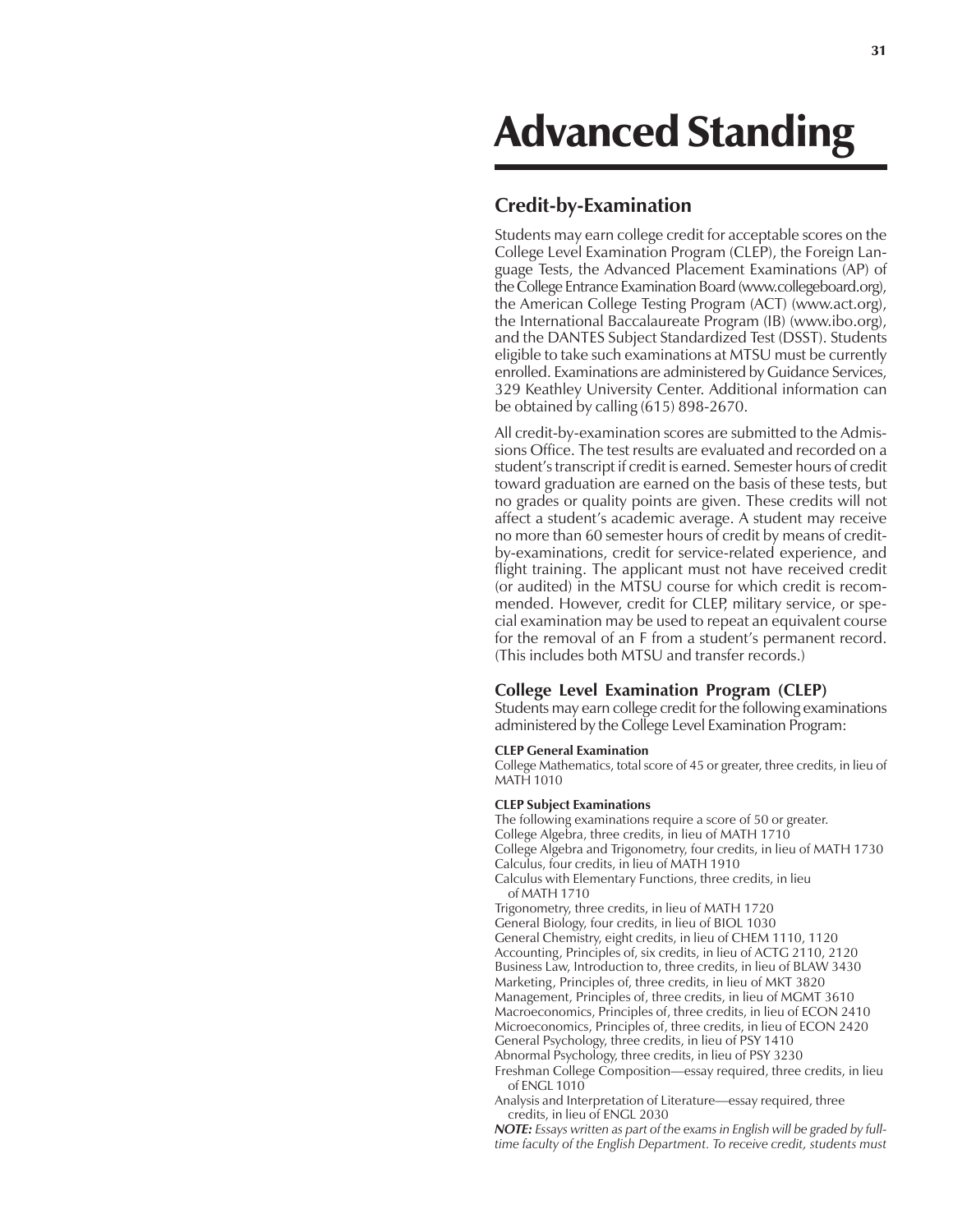*write essays that demonstrate the positive qualities of superior writing defined in the English Departmentís Freshman Composition Standards and Sophomore Writing Standards, in addition to scoring an acceptable score on the objective portion of the examination.*

American History I: Early Colonizations to 1877,

three credits, in lieu of HIST 2010

American History II: 1865 to Present, three credits, in lieu of HIST 2020

Western Civilization I: Ancient Near East to 1648, three credits, in lieu of HIST 1010

Western Civilization II: 1648 to Present, three credits, in lieu of HIST 1020

American Government, three credits, in lieu of P S 2010 Sociology, Introductory, three credits, in lieu of SOC 1010

#### **College Entrance Examination Board (CEEB)**

MTSU participates in the Advanced Placement (AP) Program of the College Entrance Examination Board and grants appropriate semester hours credit to qualified students presenting official record of a grade of 3 or above on the appropriate CEEB examination. Semester hours credit in the amount carried by the course or courses from which the student is exempted by CEEB advanced placement examination will be awarded.

U.S. Government and Politics, three credits, in lieu of P S 2010

U.S. History, six credits, in lieu of HIST 2010, 2020

Art History, three credits, in lieu of ART 1910

Studio Art, three credits, in lieu of ART 1610 or 1620

Biology, four credits, in lieu of BIOL 1030

(Science majors may receive credit for BIOL 1110, 1120 upon recommendation of chair, Department of Biology)

Chemistry, eight credits, in lieu of CHEM 1110, 1120

Comparative Government and Politics, three credits, in lieu of P S 1010

Computer Science A, four credits in lieu of CSCI 1170 Computer Science AB, four credits, in lieu of CSCI 2170\* Macroeconomics, three credits for ECON 2410 Microeconomics, three credits for ECON 2420 English Composition/Literature, three credits, in lieu of ENGL 1010 English Language, three credits, in lieu of ENGL 1010 Environmental Science, three credits, in lieu of EST 2810 European History, three credits, in lieu of HIST 1020

Foreign Languages and Literatures, six credits, in lieu of SPAN 1010 and 1020, FREN 1010 and 1020, GERM 1010 and 1020, LATN 1010 and 1020

Calculus AB, four credits, in lieu of MATH 1910 Calculus BC, four credits, in lieu of MATH 1920 Statistics, three credits, in lieu of MATH 1530 Music Theory, three credits, in lieu of MUTH 1000 Physics B, four credits, in lieu of PHYS 2010, 2011\* Physics C, four credits, in lieu of PHYS 2110, 2111\* Psychology, three credits, in lieu of PSY 1410

*\*NOTE: A grade of 4 or above is required to receive four credits in lieu of CSCI 2170, PHYS 2010/2011, PHYS 2110, 2111*

## **ACT Proficiency Examination Program**

Students may earn college credits for acceptable scores on the Proficiency Examination Program of ACT. When standard scores are employed by ACT, the minimum score for credit shall be the standard score equivalent to the 50th percentile rank. When letter grades are employed by ACT, credit will be given for students who present a score of A, B, or C. When the Pass/Fail system is used by ACT, credit will be given for a

grade of Pass. The following examinations have been approved from the ACT Proficiency Examination Program:

#### **ACT-PEP**

American History, six credits, in lieu of HIST 2010, 2020 Physical Geology, six credits, in lieu of GEOL 1030 plus 2 hours elective in Earth Science

Freshman English, six credits, in lieu of elective credit only Shakespeare, six credits, in lieu of ENGL 4330, ENGL 4340 Intro. to Criminal Justice, three credits, in lieu of CJA 1100 Criminal Investigation, three credits, in lieu of CJA 4330 Accounting Level I, three credits, in lieu of ACTG 2110 Accounting Level II and Accounting Level III, Area II, three credits,

in lieu of ACTG 3310 Abnormal Psychology, three credits, in lieu of PSY 3230 Anatomy and Physiology, three credits, in lieu of BIOL 2030 Economics and Finance, three credits, in lieu of ECON 4510 Statistics, three credits, in lieu of MATH 1530 or PSY 3020

*NOTE: Regents College Examinations are accepted in lieu of ACT-PEP examinations. Credit is awarded based upon the ACT-PEP criteria listed above.*

# **DANTES Subject Standardized Test (DSST)**

Students may earn college credit for acceptable scores on the DANTES Subject Standardized Test (DSST) if recommended by the American Council on Education (ACE). MTSU awards lower-division and upper-division credit based on the ACE recommendation. Students should submit an official DANTES transcript to the MTSU Undergraduate Admissions office for review. A student may receive no more than 60 semester hours of credit by means of DSST, credit-by-special exam, credit for service-related experience, and flight training.

*NOTE: Due to accreditation requirements, the Jennings A. Jones College of Business will not allow DSST upper-division credit to count toward graduation.*

## **Credit by Special Examination (Undergraduate)**

Any student enrolled in the University who receives departmental approval is eligible to receive credit by special examination for certain MTSU courses. Competence gained through study and/or experience may provide background for students who wish to attempt such examinations. Credit by special examination may be given for undergraduate courses listed in the catalog with the exception of

- 1. courses described as directed research or directed independent study;
- 2. any course from which student has been exempted by placement examination;
- 3. courses not approved by the department.

*NOTE: A nonrefundable fee of \$20.00 will be charged for each semester hour of credit.*

Students seeking credit by examination should, on forms provided by the Admissions Office, request approval from the chair of the department or director of the school in which the course is offered. The method for designing, administering, and evaluating the special examination will be determined by the department/school. The examination shall be comparable in scope and difficulty to a comprehensive final examination in that course. No student will be allowed to repeat a special examination in a given course within one year.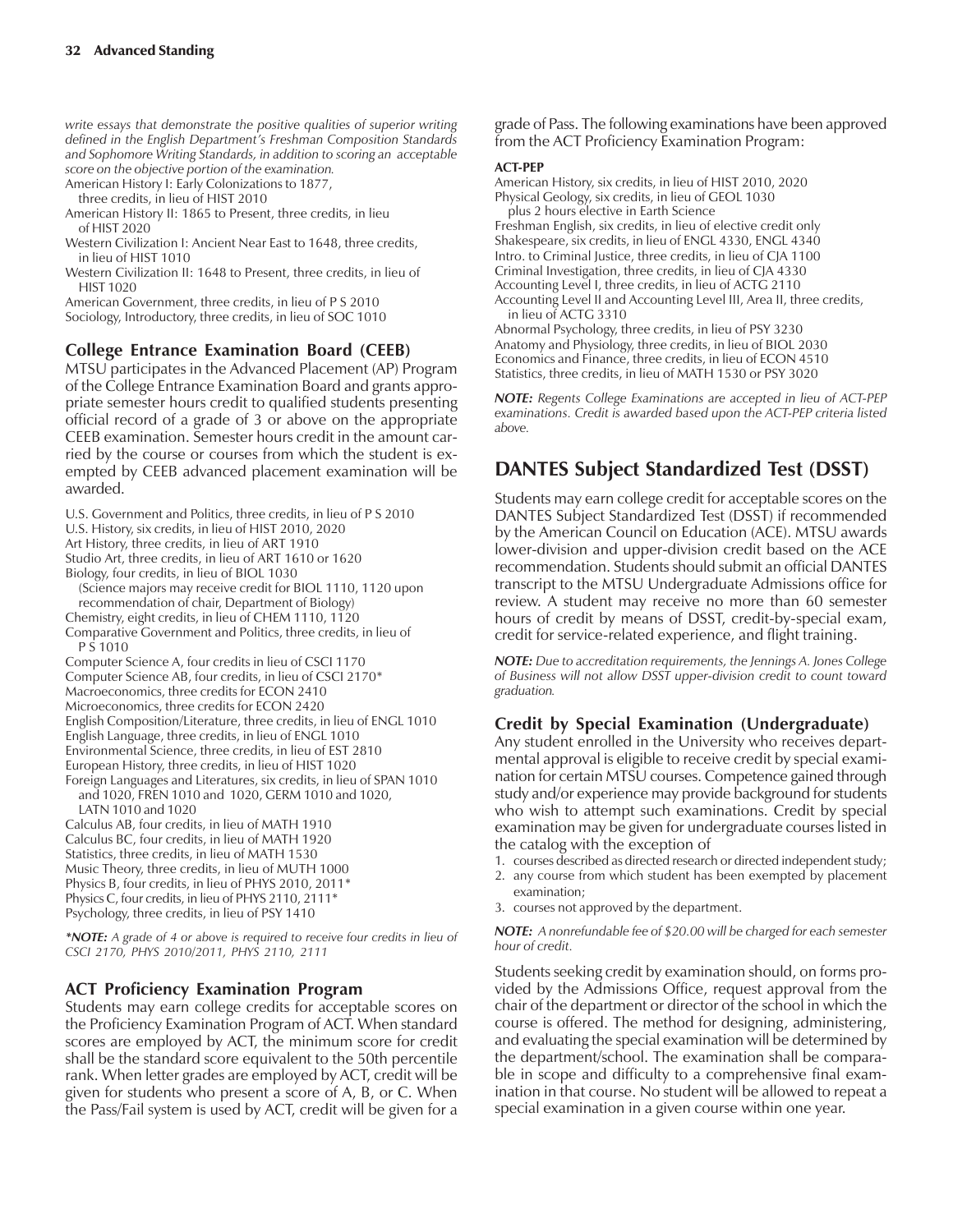The student will receive credit, to be recorded as P (Pass) on the student's transcript, upon passing the examination with a minimum equivalent grade of C. Credit by special examination cannot be used in the determination of the 25 percent credit earned through instruction offered by MTSU.

#### **Credit for Freshman English**

- 1. Entering freshmen whose standard score on the English section of the Enhanced ACT is 32 or better will be given six hours credit for ENGL 1010 and 1020. If any such student elects to enroll in composition rather than receive credit, he/she must enroll in ENGL 1010 and 1020.
- 2. Entering freshmen who present the SAT examination for admission shall select English based on the following:
	- a. Students whose SAT verbal scores are 450 or below are required to undergo further testing.
	- b. Students whose SAT verbal scores are 460 through 710 are required to complete ENGL 1010 and 1020 in sequence.
	- c. Students whose SAT verbal scores are 720 or above may be given credit for ENGL 1010 and 1020.

## **International Baccalaureate Program**

Students may earn college credit for acceptable scores on examinations administered by the International Baccalaureate Organization.

#### **IB Score/MTSU Credit:**

- Score of 5 or higher in Physics (higher or standard level exam)/PHYS 2010 and 2011, four credits
- Score of 6 or higher in Physics (higher or standard level exam)/PHYS 2010, 2011, 2020, and 2021, eight credits
- Score of 5 or higher in Biology (higher level exam)/BIOL 1110 and 1120, eight credits
- Score of 4 or higher in Mathematics (higher level exam)/MATH 1910, 1920, plus three hours lower-division mathematics elective credit, eleven credits
- Score of 6 or higher in History (higher level exam)/three hours lower division history elective credit
- Score of 5 or greater in Language A1 (higher level exam)/ENGL 1010, three credits